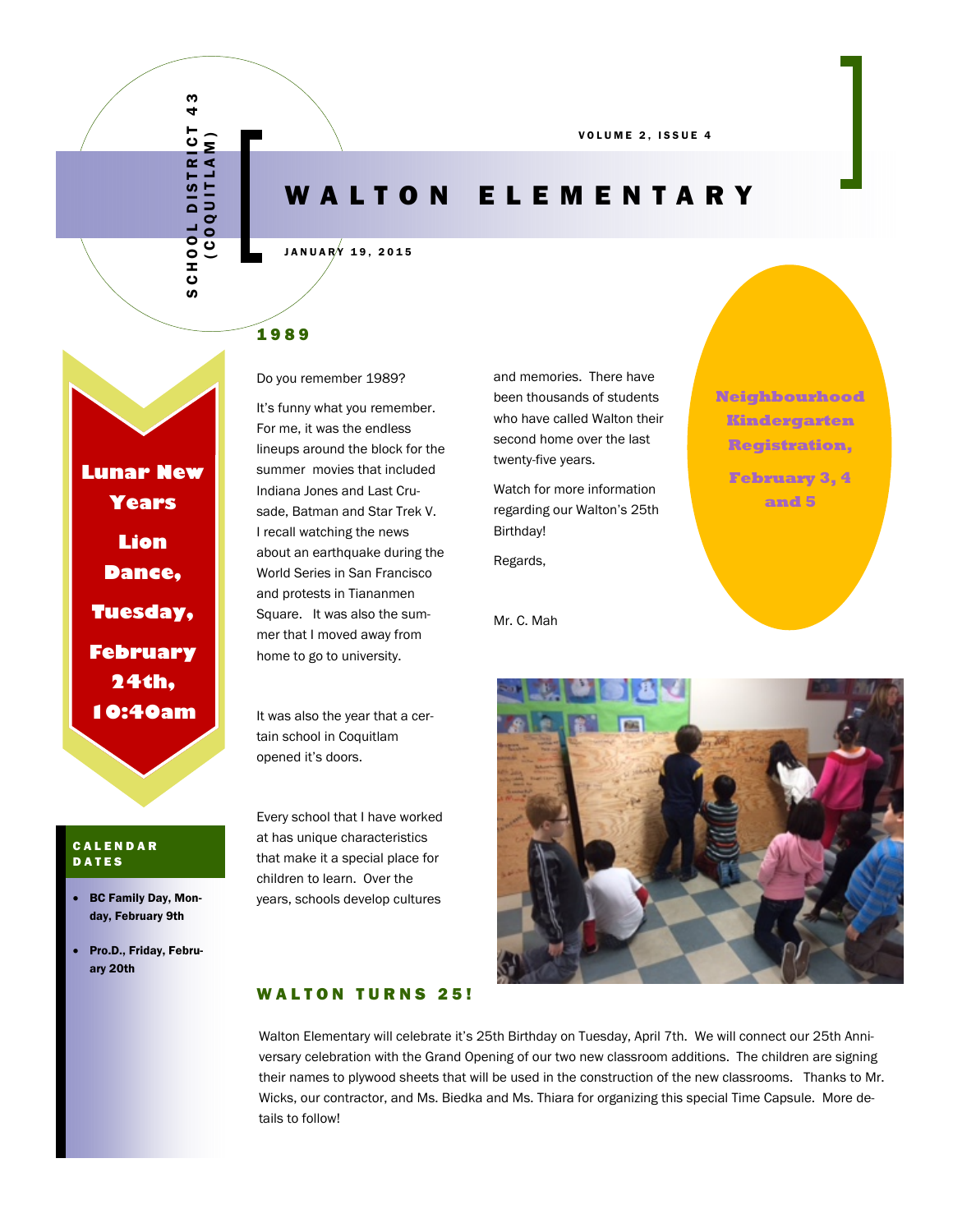# WHAT'S GOING ON AT WALTON?

#### **Thanks Mastermind Toys**

Thanks to Mastermind Toys in Port Coquitlam for helping the staff with discounted prices for classroom use. The store has also donated games and activities to several or our teachers. Thanks Mastermind Tous!

#### **Public Speaking**

Walton's Intermediate classes will be preparing speeches for our in-house festival on Wednesday, February 11th.

60 Second Fairy Tales in Grade One

### **Structures**

Many of our classes have been engaged in activities involving structures. Mrs. Palmer's Grade 3 class and Mr. Ross' Grade 4/5 class have been interested in structures.

### **New Kindergarten Registration**

Registration for families looking to start Kindergarten in 2015-2016 in our neighbourhood program will occur on February 3, 4 and 5.

Mandarin Bilingual Information Session.

Thanks to teachers Ms. Suen, Ms. Thiara, and parents Mr. Woods and Mrs. Risk for speaking at our Mandarin Bilingual Information Session on Tuesday, January 13th. Our wonderful speakers provided information from both a teachers' and parents' perspective on our program! We also wish to thank thirteen of our Grade 5 students who helped greet our guests!



















# **MANDARIN BILINGUAL**

UPDATE

We are still going through all of the information from our Edmonton trip! Watch for an invitation to our parents to hear about our trip and how it will influence our program.

### Lunar New Years Activities **Stations**

Thursday, February 19th

Walton Elementary, including our Mandarin and Neighbourhood classeswill be engaged in Lunar New Year stations in the afternoon.

### Lion Dance

Tuesday, February 24th

Walton will host the Lunar New Years Lion Dance at 10:45am. Parents are welcome, but space in the gym will be very tight!

### Open House

Week of February 23-27

Parents are welcome to come and visit the classrooms to witness Lunar New Year activities. This is a chance to see the students in an authentic learning situation. Please watch for information from your child's teacher regarding day and time.

## **PLAYGROUND**

Since November, we have been using the Tot Lot that borders Walton Avenue. We have invited two classes of Grade Ones up to the Tot Lot Daily.

This has given our students more room to play. It has also noticeably reduced the number of playground issues!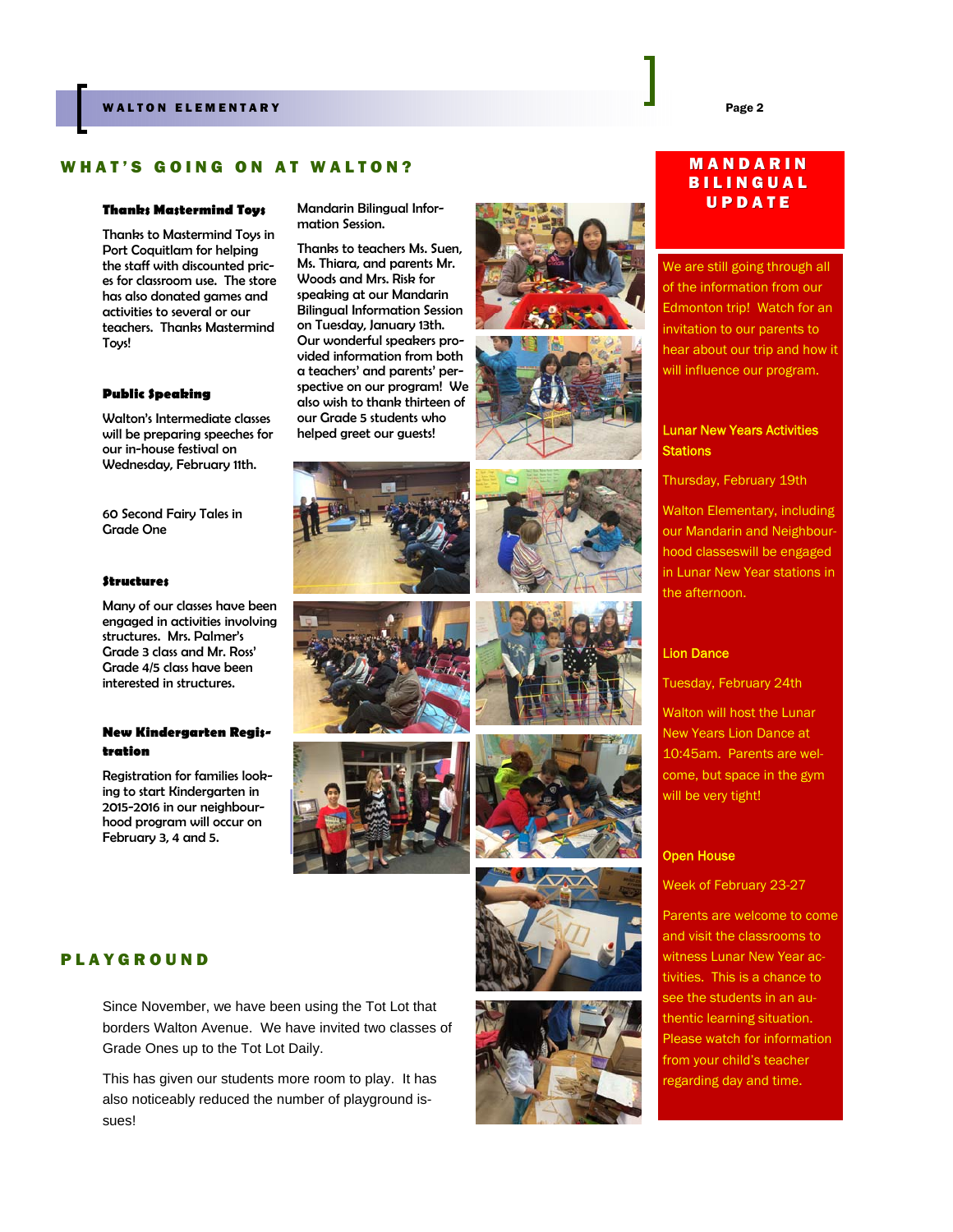## COMMUNICATION SURVEY RESULT

Last November, Mr. Mah engaged the parent community with an impromptu, non-scientific survey about how they learn about school news. We'll reprint parts of the survey over the course of the year. The results are based on 100 responses.

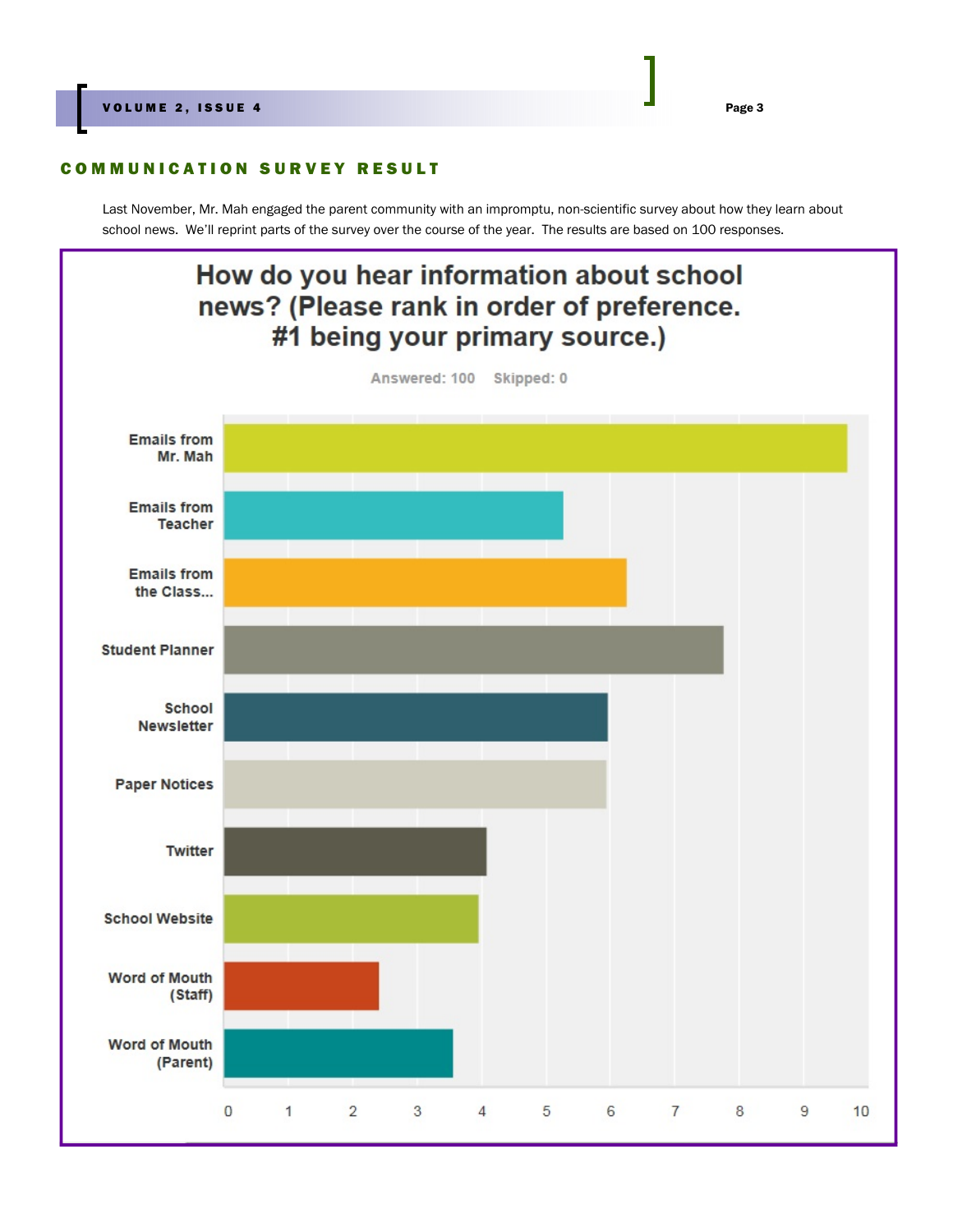# *January 2015*

| Sun | Mon Tue | Wed Thu Fri         | <b>Sat</b>          |
|-----|---------|---------------------|---------------------|
|     |         | $1 \qquad \qquad 2$ | $\overline{\cdot}3$ |

| $\boldsymbol{4}$ | $\overline{5}$<br><b>School Re-Opens</b> | 6                                                                                         | $7$ Mandarin Program<br><b>Only: Early Dismissal</b><br>for Parent Teacher<br>Interviews at 1:45 | $\mathcal S$ All Students: Early<br><b>Dismissal for Parent</b><br><b>Teacher Interviews at</b><br>1:45 | 9  | 10 |
|------------------|------------------------------------------|-------------------------------------------------------------------------------------------|--------------------------------------------------------------------------------------------------|---------------------------------------------------------------------------------------------------------|----|----|
| 11               | 12                                       | $13$ Information<br><b>Evening for New</b><br>Kindergarten Man-<br>darin Program,<br>6:30 | 14                                                                                               | 15                                                                                                      | 16 | 17 |
| 18               | 19<br><b>PAC Meeting at</b><br>6:45      | 20                                                                                        | 21<br><b>Hot Lunch</b>                                                                           | 22                                                                                                      | 23 | 24 |
| 25               | 26                                       | 27                                                                                        | 28                                                                                               | 29                                                                                                      | 30 | 31 |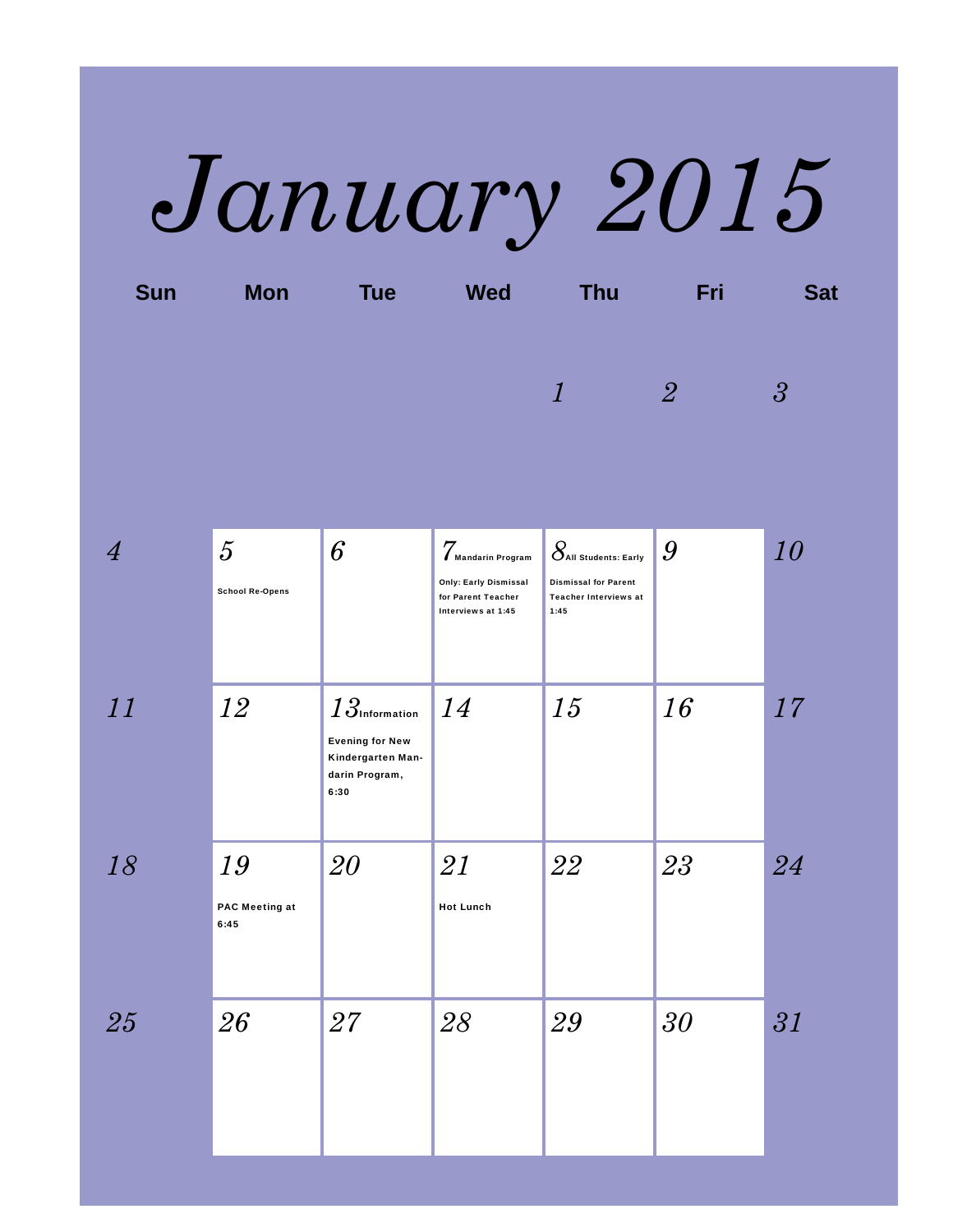# *February 2015*

| <b>Sun</b>     | <b>Mon</b>          | <b>Tue</b>             | <b>Wed</b>                    | <b>Thu</b>                                       | Fri     | <b>Sat</b>     |
|----------------|---------------------|------------------------|-------------------------------|--------------------------------------------------|---------|----------------|
|                |                     |                        |                               |                                                  |         |                |
|                |                     |                        |                               |                                                  |         |                |
| $\overline{l}$ | $\overline{2}$      | $\overline{3}$         | $\overline{4}$                | $\mathfrak{H}$                                   | 6       | $\overline{7}$ |
|                |                     | Regular                | Regular                       | ${\it Regular}$                                  |         |                |
|                |                     | Kindergarten<br>Region | Kindergarten<br>Region        | Kindergarten<br>$\label{eq:q:reg} Registeration$ |         |                |
|                |                     |                        |                               |                                                  |         |                |
| $\delta$       | $\boldsymbol{g}$    | 10                     | 11                            | 12                                               | 13      | 14             |
|                | BC                  |                        | <b>Hot Lunch</b>              |                                                  |         | Valentine's    |
|                |                     |                        |                               |                                                  |         | Day            |
|                | Family              |                        |                               |                                                  |         |                |
|                | Day                 |                        |                               |                                                  |         |                |
| 15             | 16                  | 17                     | 18                            | 19                                               | 20      | 21             |
|                |                     |                        | Public Speak-                 | Lunar New                                        | Pro. D. |                |
|                |                     |                        | ing Finals for<br>Walton Stu- | Years Activity<br>Stations in                    |         |                |
|                |                     |                        | dents                         | $after no on$                                    |         |                |
|                |                     |                        |                               |                                                  |         |                |
| 22             | 23                  | 24                     | 25                            | 26                                               | $27\,$  | 28             |
|                | PAC Meeting at 6:45 | Lunar New<br>Year Lion |                               |                                                  |         |                |
|                |                     | Dance at               |                               |                                                  |         |                |
|                |                     | $10:45$                |                               |                                                  |         |                |
|                |                     |                        |                               |                                                  |         |                |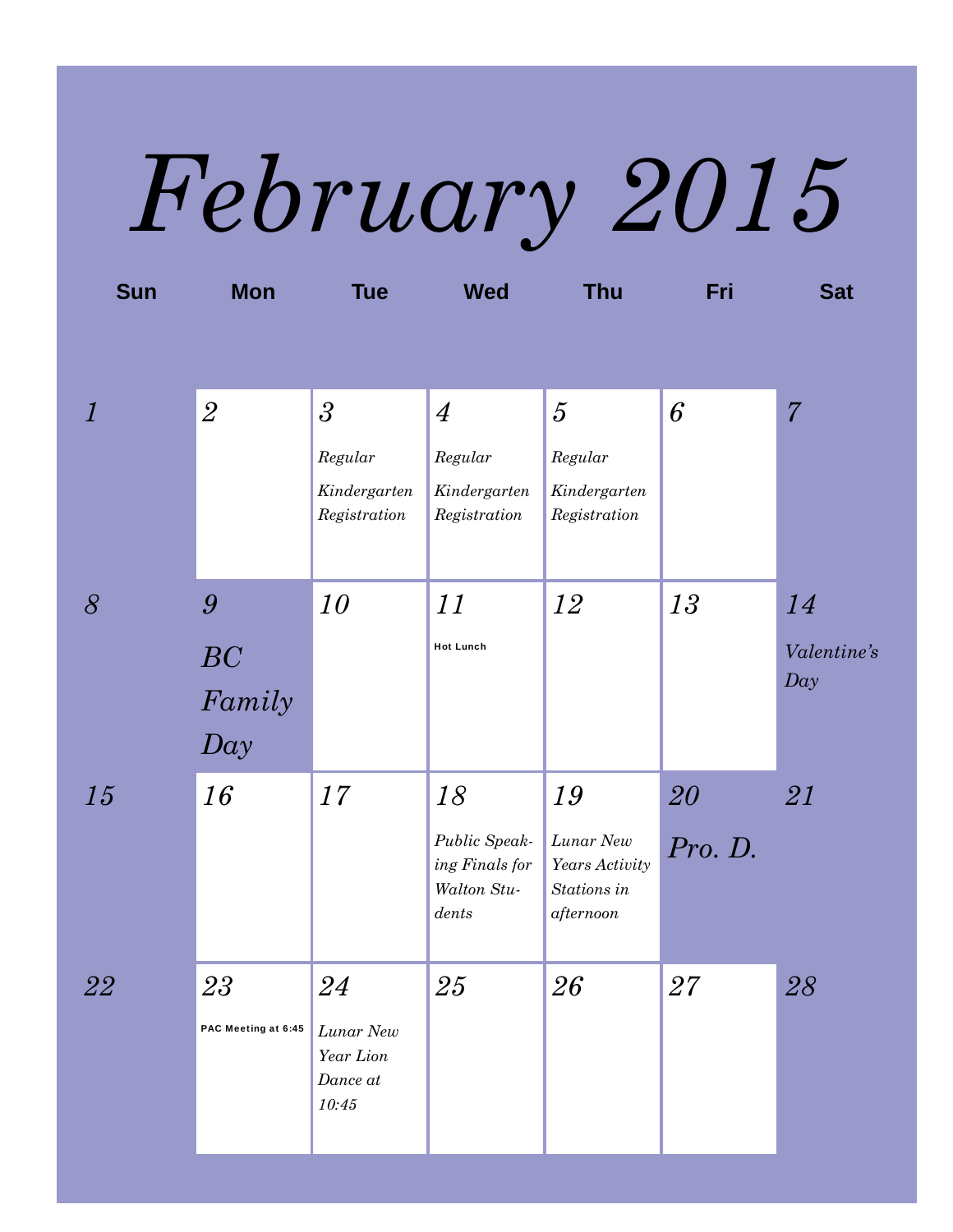# *March 2015*

| <b>Sun</b>     | <b>Mon</b>       | <b>Tue</b>                         | <b>Wed</b>       | <b>Thu</b>     | Fri                                                             | <b>Sat</b> |
|----------------|------------------|------------------------------------|------------------|----------------|-----------------------------------------------------------------|------------|
|                | $\overline{2}$   | $\mathfrak{Z}$<br><b>Hot Lunch</b> | $\boldsymbol{4}$ | $\overline{5}$ | 6<br>2nd Report Card.<br>Last day before<br><b>Spring Break</b> | $\sqrt{7}$ |
| 8 <sup>°</sup> | $\boldsymbol{9}$ | <i>10</i>                          | 11               | 12             | 13                                                              | 14         |





| 22 | 23 | 24                                                               | 25 | 26 | 27 | 28 |
|----|----|------------------------------------------------------------------|----|----|----|----|
|    |    |                                                                  |    |    |    |    |
|    |    |                                                                  |    |    |    |    |
| 29 | 30 | 31<br>Earl; Dismissal for<br>Parent/Teacher<br><b>Interviews</b> |    |    |    |    |
|    |    |                                                                  |    |    |    |    |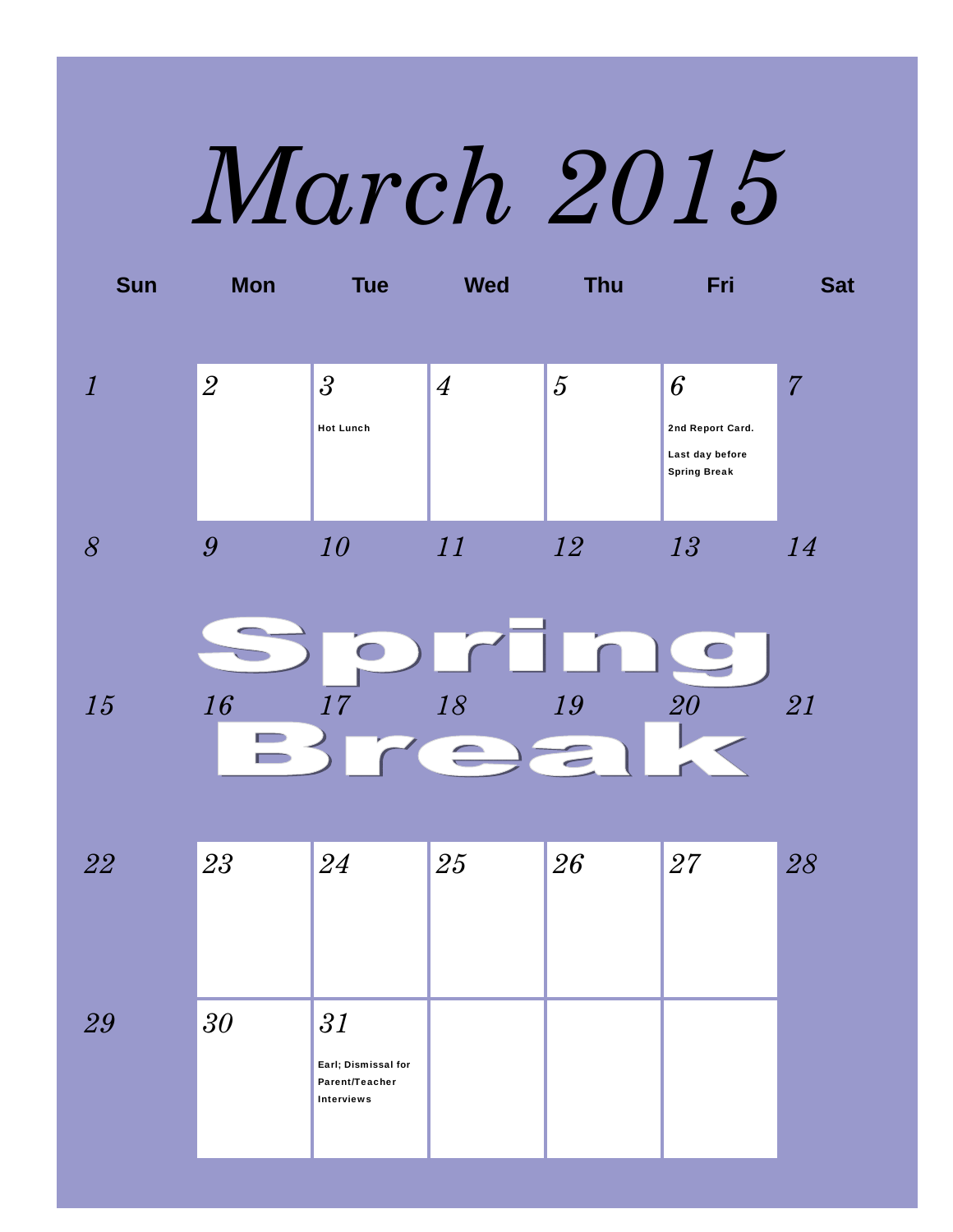

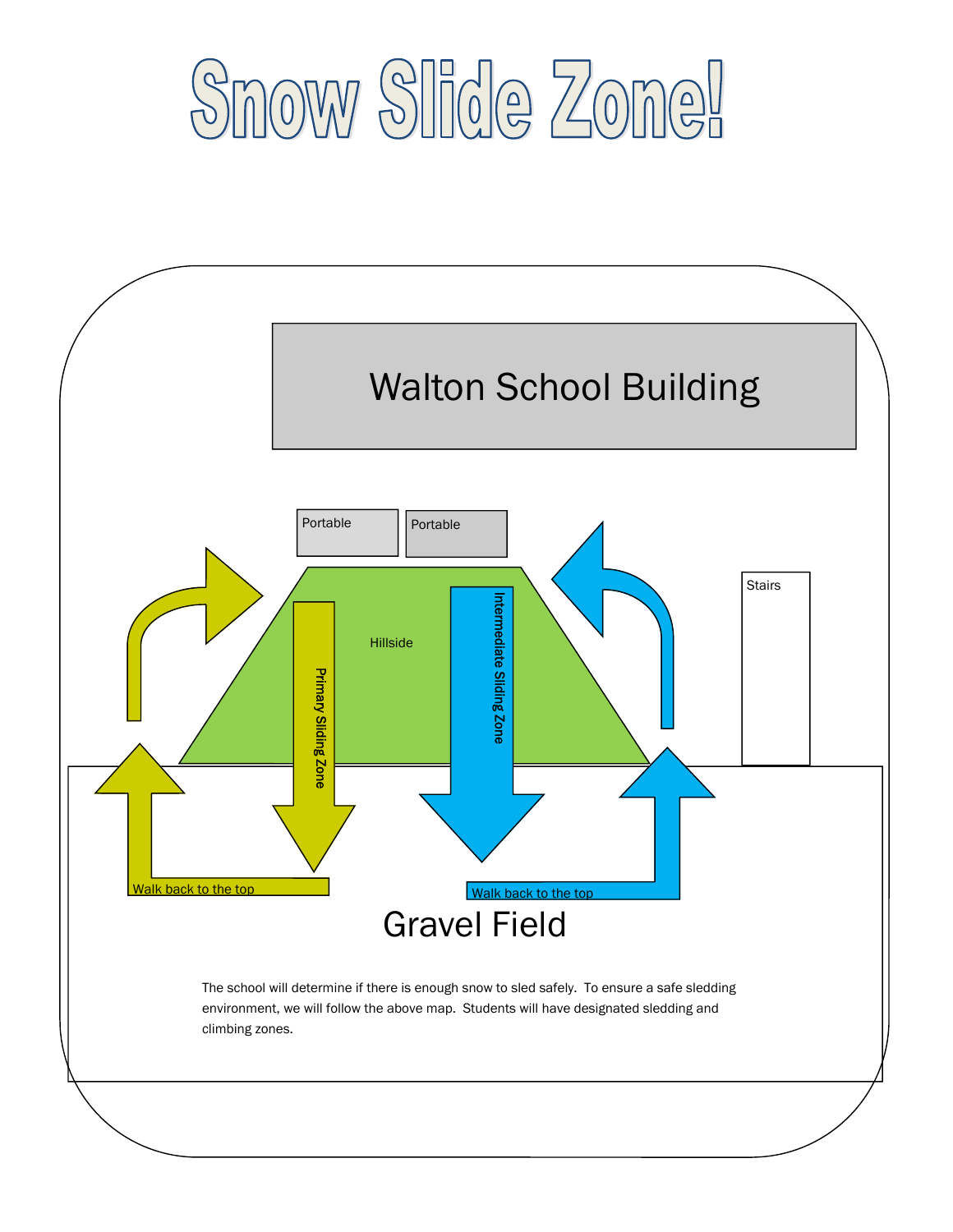# Mandarin Bilingual Program 2015-2016 Information Session



Walton hosted an Information Session for prospective Kindergarten and Gr. 1 parents interested in the Mandarin Program on January 13th. These are some of the slides that were presented.

### **REGISTRATION INFORMATION**

Application forms will be available at the information meeting at Walton Elementary School on January 13th and on this site on January 14th.

Completed application forms must be mailed or hand delivered to the<br>Coquitlam School Board Office (550 Poirier Street, Coquitlam V3J 6A7), no later than 4:30 pm on Wednesday, January 21, 2015. No faxes or emails accepted.

CRITERIA: applications for Kindergarten /Grade 1 is done by a random draw and will be limited to the number of spaces available. Late application forms will not be part of the draw.

RIORITY: Siblings of students already enrolled in the Bilingual Mandarin gram at Walton will be given first priority.

# **Mandarin Bilingual Intake for** 2015

44 Kindergarten students 4 Grade One students

\*Numbers are set by provincial class size limits.

### **Successful Applicants...**

. will be notified by the end of the month. .. will register at Walton during February 24, 25 or 26.

# **Wait List**

Families not selected will be placed on a wait list. Register at your catchment school February 3, 4 or 5th.

**Active Wait List** 



# **Why Learn Mandarin?**

**CONFIDENCE** that Chinese can be learned in a public school.

Language is **CURRENCY** 

Create an understanding of Chinese **CULTURE** 

# **What Will They Learn?**

**British Columbia Ministry of Education** Curriculum

- Chinese Language
- Chinese Culture



# How do they learn?

Students learn 50% in Mandarin and 50% in English daily.

The children will have two teachers.

earning Mandarin is difficult. There will be challenges that children in a<br>egular program will not face.

# **Program Supports**

- **School District 43**
- Confucius Institute of Coquitlam
- Walton PAC